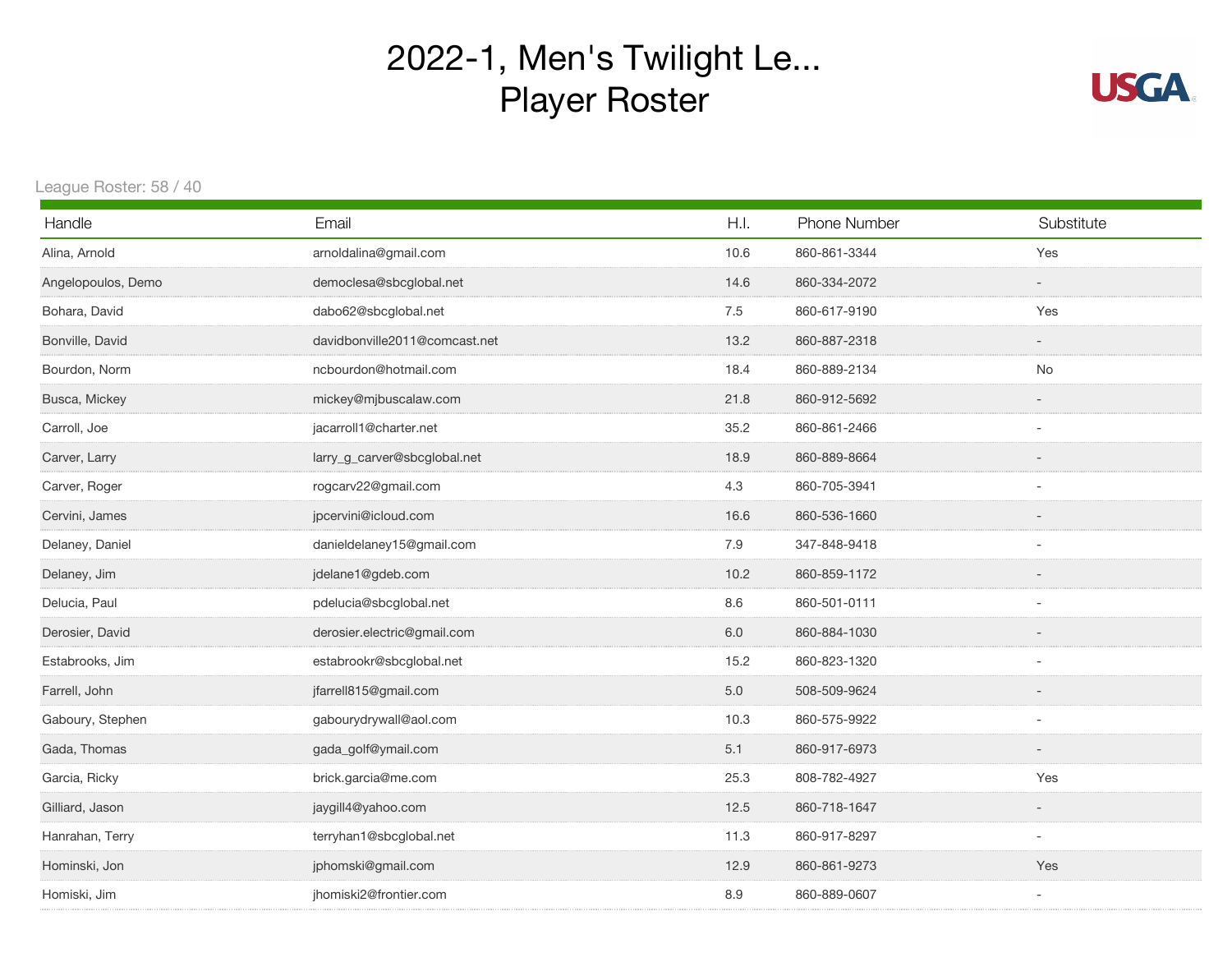| Email                       | H.I.    | Phone Number |                          |
|-----------------------------|---------|--------------|--------------------------|
|                             |         |              | Substitute               |
| obhit3tee@yahoo.com         | 19.7    | 860-848-9624 |                          |
| normj450221@gmail.com       | 30.0    | 860-367-4218 |                          |
| johnson.cam@att.net         | 10.9    | 860-536-3717 |                          |
| scojo1991@live.com          | 11.9    | 860-705-2123 |                          |
| mjkeeley1@gmail.com         | 21.1    | 860-604-0696 | Yes                      |
| userjack3238@yahoo.com      | 19.9    | 860-941-5097 |                          |
| makowickigary@gmail.com     | 20.7    |              | Yes                      |
| timenard@snet.net           | 16.6    | 860-861-0664 |                          |
| dpmessier@aol.com           | 23.1    | 860-823-8820 |                          |
| jemillz157@icloud.com       | 9.5     | 860-373-4655 | No                       |
| coreynevinss@gmail.com      | 4.7     | 860-705-0143 | Yes                      |
| emnevins@comcast.net        | 13.6    | 860-705-1715 | $\overline{\phantom{a}}$ |
| l.nunn@snet.net             | 13.3    | 860-227-2175 | No                       |
| connorjparkinson@yahoo.com  | 8.5     | 860-373-4537 |                          |
| misterrepo13@aol.com        | 13.1    | 860-990-1109 |                          |
| todd.postler@gmail.com      | 12.1    | 860-608-0745 |                          |
| dfpcp37@gmail.com           | 21.3    | 860-546-9042 | Yes                      |
| wrecords44@gmail.com        | 23.7    | 860-514-6055 |                          |
| tedrichard2003@yahoo.com    | 25.6    | 860-204-1110 |                          |
| emmettriley@hotmail.com     | 9.9     | 860-984-6145 | Yes                      |
| primetime1993@yahoo.com     | 9.5     | 860-917-3201 |                          |
| frankselmanie@gmail.com     | 17.8    | 860-532-8452 |                          |
| kpshine57@gmail.com         | 13.4    | 860-235-3669 |                          |
| gorbowski06@comcast.net     | 14.5    | 860-235-0644 | Yes                      |
| 22smithryan@gmail.com       | 16.0    | 860-326-1853 | Yes                      |
| tsaint1968@gmail.com        | $8.8\,$ | 860-367-7037 | Yes                      |
| jamessullivan30@comcast.net | 10.0    | 860-448-5472 | Yes                      |
|                             |         |              |                          |